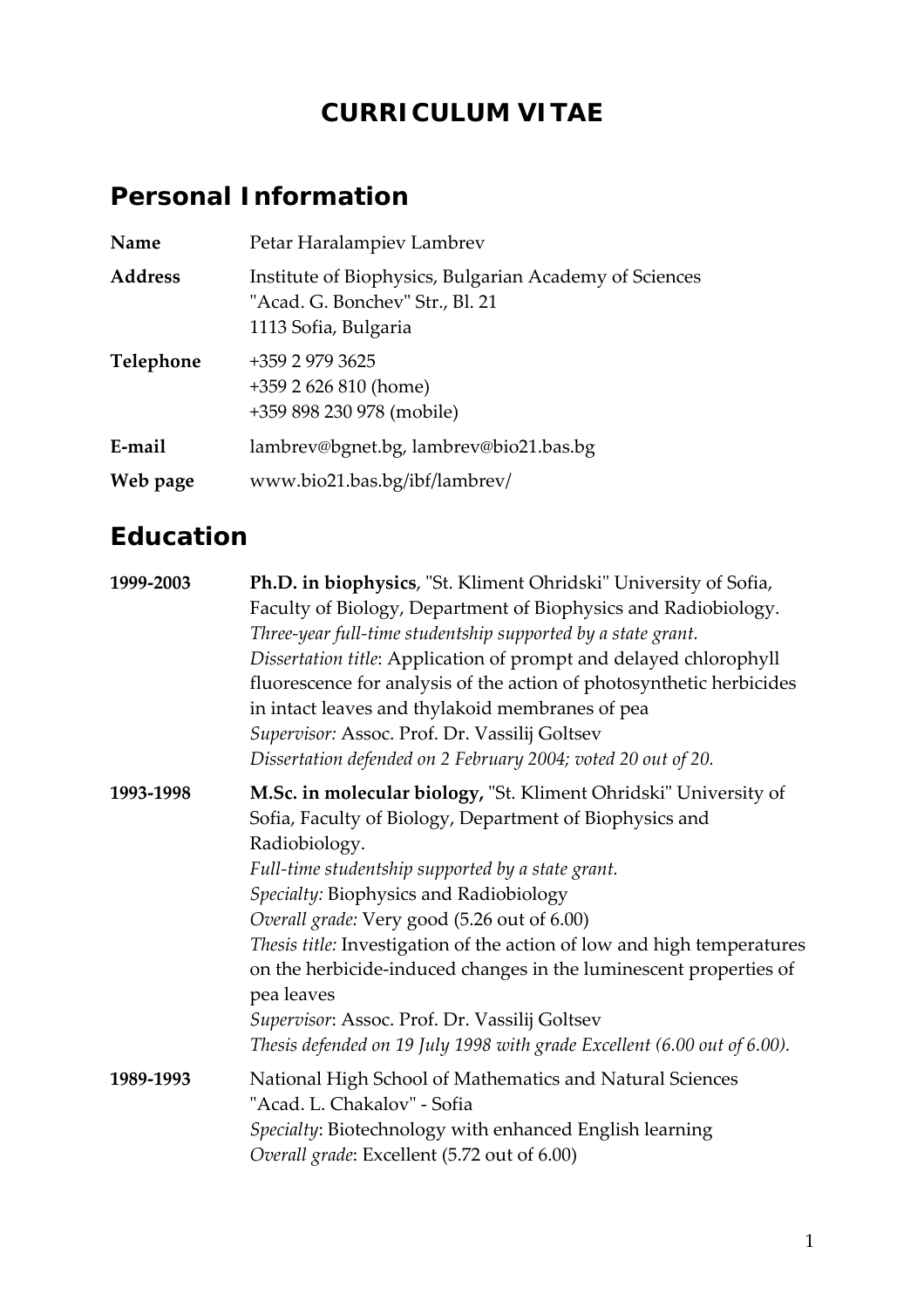## **Work Experience**

| At present | Research associate, Bulgarian Academy of Sciences,<br>Institute of Biophysics                                                                                                                  |  |
|------------|------------------------------------------------------------------------------------------------------------------------------------------------------------------------------------------------|--|
| 2002-2004  | <b>Biologist, Bulgarian Academy of Sciences, Institute of Biophysics</b>                                                                                                                       |  |
| 2000-2002  | Collaborative research outside the scope of the Ph.D. thesis:                                                                                                                                  |  |
|            | Luminescence characterization of tobacco mutants and<br>$\bullet$<br>lichens (Dr. Detelin Stefanov, Inst. Plant Physiology, Sofia)                                                             |  |
|            | Prolonged action of residual atrazine concentrations on the<br>$\bullet$<br>photosynthetic characteristics in pea (Acad. Emanuil<br>Karanov, Dr. Sergei Ivanov, Inst. Plant Physiology, Sofia) |  |
|            | Effects of DTT applied in vivo on the prompt and delayed<br>$\bullet$<br>fluorescence (Prof. Ivan Yordanov, Inst. Plant Physiology,<br>Sofia)                                                  |  |
|            | Effects of different light, temperature, and CO <sub>2</sub> regimes on<br>$\bullet$<br>the photosynthesis of bean plants (Dr. Tsonko Tsonev, Maya<br>Lambreva, Inst. Plant Physiology, Sofia) |  |
|            | Effects of heavy-metal poisoning in green algae (Dr. Kaloyan<br>$\bullet$<br>Christov, Inst. Plant Physiology, Sofia)                                                                          |  |
|            | Effects of PEG treatment on the fluorescence properties of<br>$\bullet$<br>different barley cultivars (Dr. Georgi Georgiev, Konstantina<br>Kocheva, Inst. Plant Physiology, Sofia)             |  |
|            | Characterization of herbicide-resistant transgenic tobacco<br>$\bullet$<br>mutants (Dr. Veneta Kapchina, Biological Faculty, Sofia)                                                            |  |
|            | Resistance to cold stress in tobacco plants transformed to<br>accumulate osmoprotectants (Dr. Dimitar Djilianov, Dr.<br>Daniela Parvanova, AgroBioInstitute, Kostinbrod)                       |  |
|            | Other experience (part-time)                                                                                                                                                                   |  |
| 2002-2003  | System administrator, RIP Internet Café, Sofia                                                                                                                                                 |  |
| 2001-2002  | Network administrator, "St. Kliment Ohridski" University of Sofia,<br><b>Faculty of Biology</b>                                                                                                |  |
| 2000       | Computer operator, PRINTEX ART, Sofia                                                                                                                                                          |  |

- **1995‐1998 Self‐employed**, VISIA Petar Lambrev, Sofia (desktop publishing)
- **1994 Computer operator**, CONTRACT, Sofia
- **1993 Computer operator**, MEDIPRINT, Sofia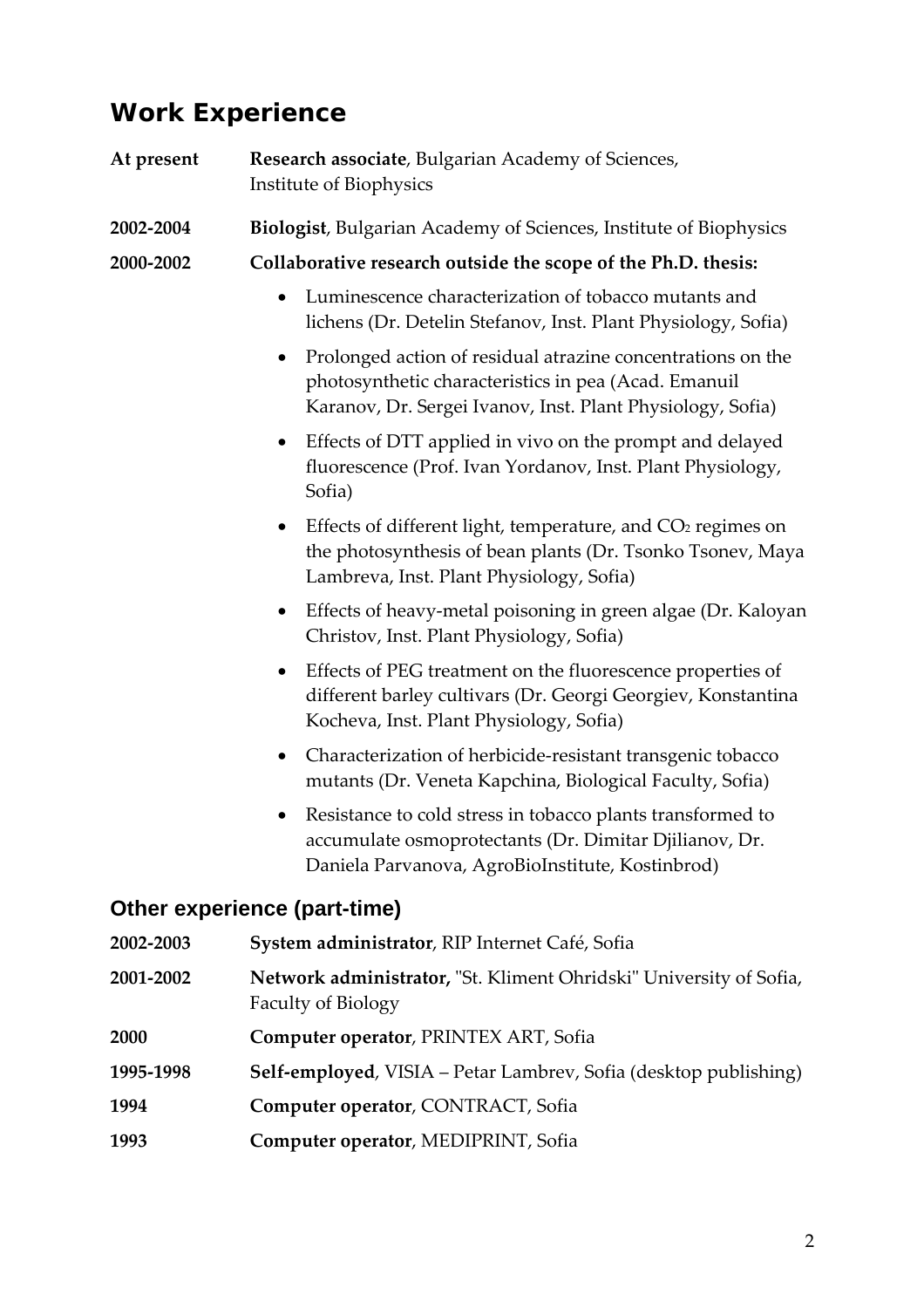## **Teaching Experience**

*(Gained at ʺSt. Kliment Ohridskiʺ University of Sofia, Faculty of Biology)*

### **Practical courses**

| 2002-2003 | Biophysical Methods - 160 hours              |  |
|-----------|----------------------------------------------|--|
| 2001-2002 | Photobiology - 30 hours                      |  |
| 2001-2002 | Mathematical Modelling in Biology - 30 hours |  |
| 1999-2002 | Biophysics and Radiobiology - 380 hours      |  |
|           | <i>Total:</i> 600 hours                      |  |

### **Graduate assistantship**

| 2002 | M.Sc. thesis assistantship                                         |
|------|--------------------------------------------------------------------|
|      | Graduate student: Canko Markov                                     |
|      | <i>Thesis title:</i> Effects of PSII herbicides on the luminescent |
|      | characteristics of pea leaves treated in vivo                      |

## **Memberships**

| 2003      | Faculty Council of the Biological Faculty,<br>"St. Kliment Ohridski" University of Sofia                      |  |
|-----------|---------------------------------------------------------------------------------------------------------------|--|
| 2001-2003 | General Assembly and Student Council of the Biological Faculty,<br>"St. Kliment Ohridski" University of Sofia |  |
| $2001 -$  | <b>Bulgarian Biomedical Society</b>                                                                           |  |
| $2001 -$  | Union of the Physicists in Bulgaria                                                                           |  |
| 2000-2003 | Joint Research Project, SCOPES 2000-2003 Program, Swiss National<br>Science Foundation                        |  |

## **Scientific grants and awards**

| 2003 | Best poster presentation award, X Jubilee Scientific Session of the<br>Biological Faculty, "St. Kliment Ohridski" University of Sofia.                                                                                                                                  |
|------|-------------------------------------------------------------------------------------------------------------------------------------------------------------------------------------------------------------------------------------------------------------------------|
| 2003 | Research project grant, National Science Fund, No. K-1303<br>Title: Transmembrane electrotransfer of anti-tumor agents and DNA<br>Co-ordinator: Assoc. Prof. Dr. Yana Tsoneva                                                                                           |
| 2000 | Research project grant, Swiss National Science Foundation, No.<br>7BUPJ062408.00/1.<br>Title: Heat-induced changes in susceptibility of PS2 to<br>carbamide/triazine and phenol type herbicides as assessed by<br>chlorophyll fluorescence (prompt and delayed) methods |
|      | Co-ordinator: Prof. Reto J. Strasser.                                                                                                                                                                                                                                   |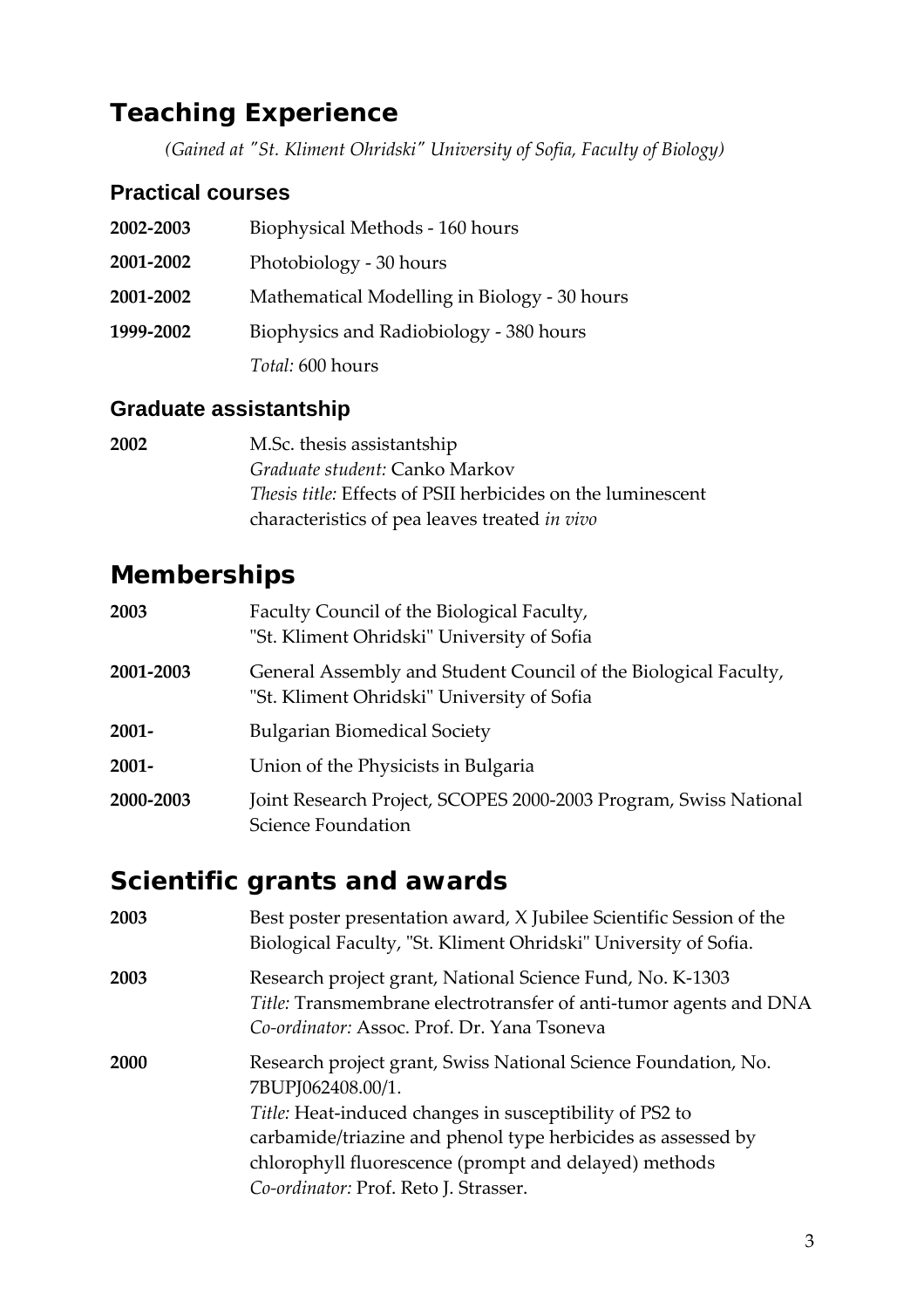# **Professional Skills**

### **Chlorophyll fluorescence analysis**

- Registration and interpretation of chlorophyll a fluorescence signals ‐ induction kinetic curves; quenching analysis, quenching recovery; temperature curves
- **IIP-test analysis**
- Single- and multiple-turnover flash fluorescence spectroscopy
- Quantitative imaging of chlorophyll fluorescence
- Analysis of delayed fluorescence signals ‐ induction curves of sub‐ and millisecond delayed fluorescence; dark decay kinetics in millisecond, second and minute time‐domains; delayed fluorescence temperature curves

### **Other biophysical and plant physiology methods**

- Oxygen electrode measurements in liquid and gas phase
- Photosynthetic gas exchange
- Cell microelectrophoresis
- Absorption spectroscopy  $\Delta A_{820}$  (PS1 activity),  $\Delta A_{505}$ ,  $\Delta A_{518}$
- Photoinduced light‐scattering changes ∆A535

### **Biochemical methods**

- Isolation of thylakoid membranes
- Determination of chlorophyll and protein concentration, lipid peroxidation products

### **Other**

- General laboratory techniques
- Numerical and statistical data analysis

## **Languages**

Bulgarian (*native*) English (*spoken and written*) Russian (*spoken, ability to translate from*)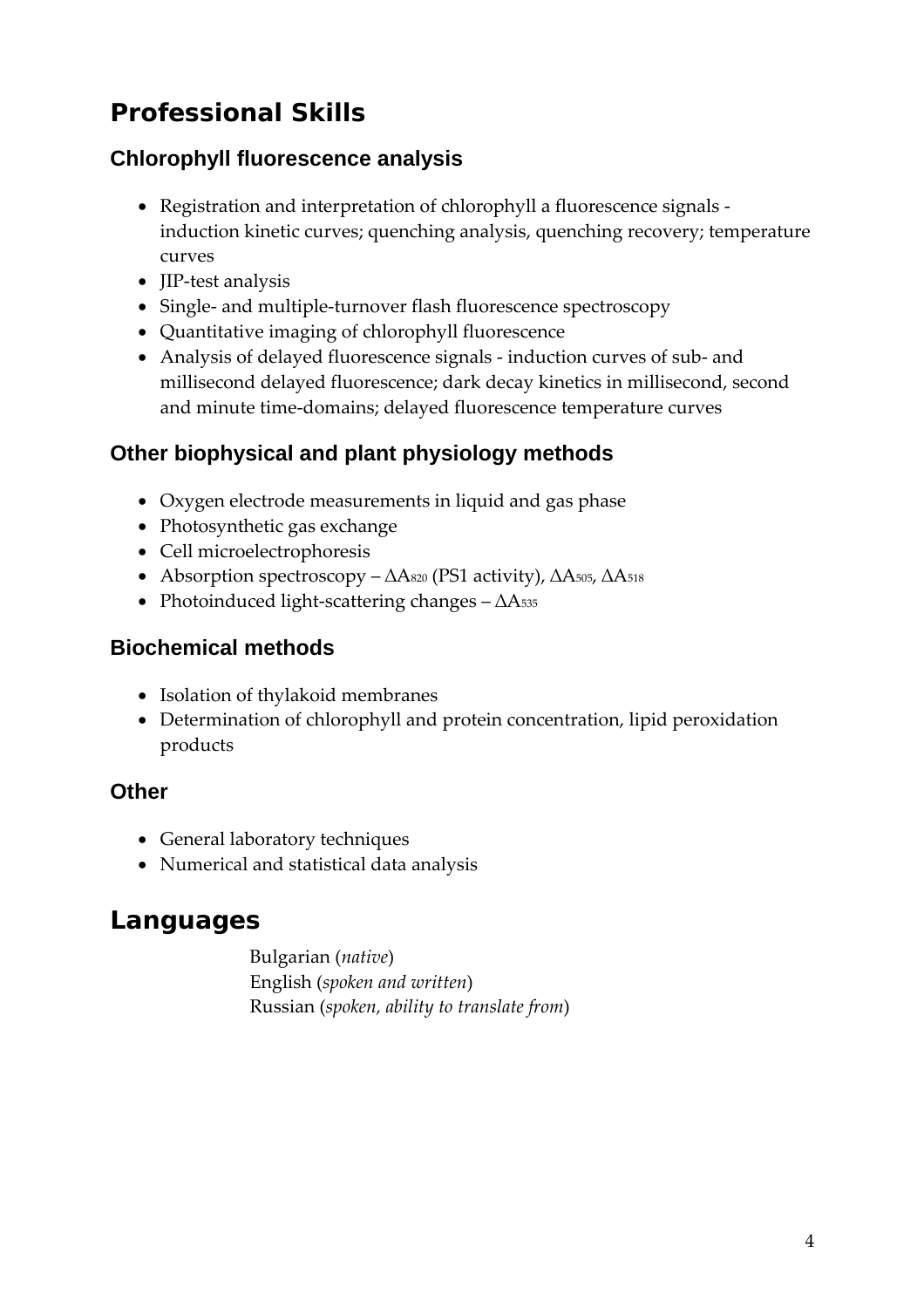### **Computer skills**

*The software listed is mastered at an advanced or professional (\*) level.*

#### **Programming languages**

Visual Basic, Visual Basic for Applications

C, C++ PHP *Experience in developing software for acquisition and processing of spectroscopic data, relation databases, etc.*

#### **Image processing and analysis**

Adobe Photoshop \* *Professional experience in preparing images for press printing.*

#### **Word processing, page layout and prepress**

Microsoft Word \* Corel Draw \* Adobe PageMaker \* *Professional experience in pre‐press preparation of books, scientific journals, high‐school textbooks, dictionaries, technical literature, etc.*

#### **Web publishing**

HTML, CSS Javascript Macromedia Dreamweaver, Microsoft Frontpage Macromedia Flash

#### **Data analysis and graphing**

Microsoft Excel \* Statsoft Statistica Microcal Origin, SPSS SigmaPlot ChemWindow

#### **Databases and bibliography software**

MySQL, Microsoft Access Reference Manager, Endnote

#### **Multimedia**

Adobe Premiere, MGI VideoWave and others

#### **Networking**

Design, construction, and administration of Windows‐based local networks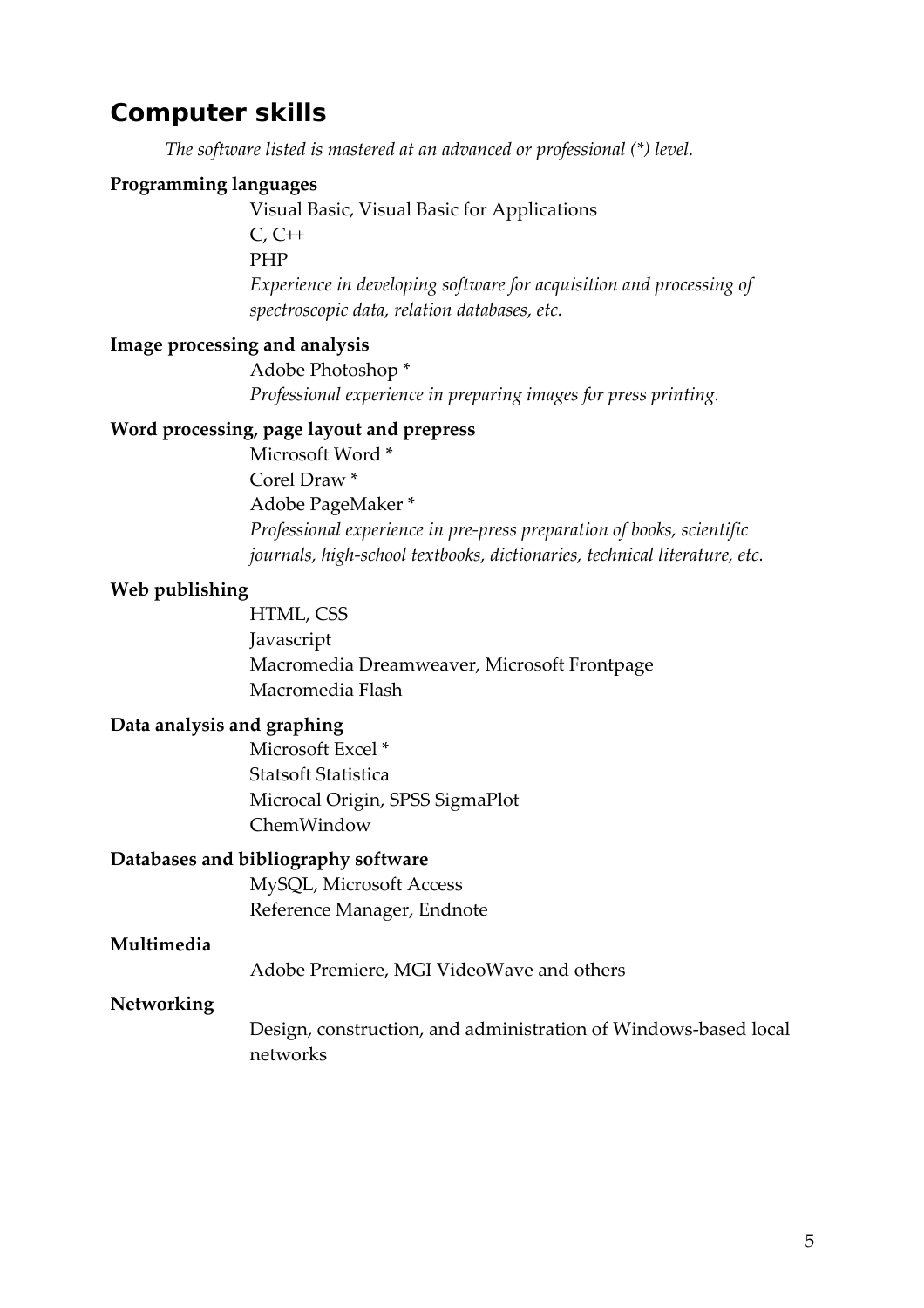# **Publications**

- 1. **Kocheva, K. V., Busheva, M. C., Georgiev, G. I., Lambrev, P. H., Goltsev, V. N.** (2004) Influence of short term osmotic stress on the photosynthetic activity of barley seedlings. *Biol. Plant.* (In press)
- 2. **Parvanova, D., Popova, A., Zaharieva, I., Lambrev, P., Konstantinova, T., Taneva, S., Atanassov, A., Goltsev, V., Djilianov, D.** (2004) Low temperature tolerance of tobacco plants transformed to accumulate proline, fructans or glycine betaine. Variable fluorescence evidences. *Photosynthetica* **42:** 179‐185
- 3. **Kocheva, K., Lambrev, P., Georgiev, G., Goltsev, V., Karabaliev, M.** (2004) Evaluation of chlorophyll fluorescence and membrane injury in the leaves of barley cultivars under osmotic stress. *Bioelectrochem.* **63**: 121‐124
- 4. **Goltsev, V., Zaharieva, I., Lambrev, P., Yordanov, I., Strasser, R. J.** (2003) Simultaneous analysis of prompt and delayed chlorophyll a fluorescence in leaves during the induction period of dark to light adaptation. *J. Theor. Biol.* **225**: 171‐183
- 5. **Lambrev, P., Ivanov, S., Goltsev, V.** (2003) Effects of prolonged action of sub‐ herbicide concentrations of atrazine on the photosynthetic function of pea plants. *Compt. Rendu. Acad. Bulg. Sci.* **56**: 59‐62
- 6. **Goltsev, V., Yordanov, I., Stefanov, D., Zaharieva, I., Lambrev, P., Strasser, R. J.** (2001) Simultaneous analysis of variable and delayed chlorophyll fluorescence during induction period in photosynthetic apparatus. In: *Proceedings of the 12th International Congress of Photosynthesis*, CSIRO Publishing, Melbourne
- 7. **Lambrev, P., Goltsev, V.** (2001) pH dependence of the effects of diuron, atrazine and dinoseb on the luminescent properties of thylakoid membranes. *Bulg. J. Plant Physiol.* **27**: 85‐100
- 8. **Lambrev, P., Goltsev, V.** (1999) Temperature affects herbicide‐sensitivity of pea plants. *Bulg. J. Plant Physiol.* **25**: 54‐66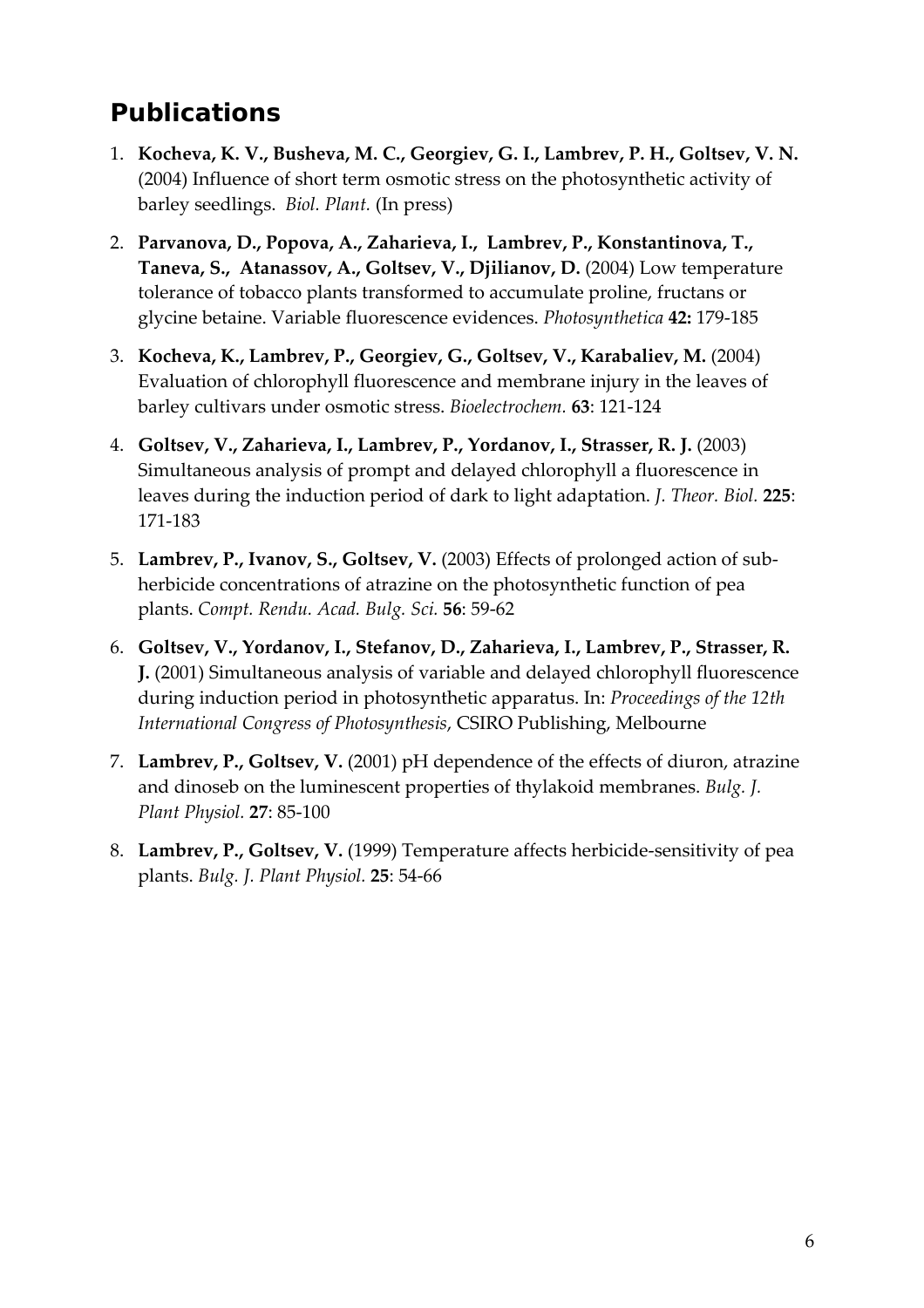### **Contributions to scientific conferences**

*(The name of the presenting author is underlined)*

- 1. **Goltsev, V., Zaharieva, I., Chernev, P., Lambrev, P., Strasser, R.J**. Origin of kinetic components of millisecond delayed chlorophyll fluorescence. *XIII International Congress of Photosynthesis*, 29 August – 3 September 2004, Montreal, Canada
- 2. **Goltsev, V., Lambrev, P., Zaharieva, I., Chernev, P., Strasser, R.J**. Kinetics of the delayed chlorophyll a fluorescence registered in milliseconds time range in whole leaves treated with Photosystem II herbicides. *Photosynthesis and Post‐ genomic era: From Biophysics to molecular Biology, a Path in the Research of Photosystem II*, 25‐28 August 2004, Trois‐Rivieres, Canada
- 3. **Kocheva, K., Lambrev, P., Georgiev, G., Goltsev, V.** The effect of PEG 8000 treatment on chlorophyll fluorescence and membrane injury in the leaves of two barley cultivars. *X Jubilee Scientific Session of the Biological Faculty, "St. Kliment Ohridski" University of Sofia,* 20‐21 November 2003, Sofia, Bulgaria
- 4. **Lambrev, P., Goltsev, V., Strasser R. J.** The effect of temperature on the sensitivity of Photosystem 2 to the herbicide atrazine applied *in vivo*. *X Jubilee Scientific Session of the Biological Faculty, "St. Kliment Ohridski" University of Sofia,* 20‐21 November 2003, Sofia, Bulgaria
- 5. **Slavov, Ch., Lambrev, P., Strasser, R. J., Goltsev, V.** Study of dynamics of temperature effect on PS II in barley leaves treated with diuron, atrazine and dinoseb. *X Jubilee Scientific Session of the Biological Faculty, "St. Kliment Ohridski" University of Sofia,* 20‐21 November 2003, Sofia, Bulgaria
- 6. **Goltsev, V., Zaharieva, I., Lambrev, P., Chernev, P., Slavov, Ch., Yordanov, I., Strasser, R. J.** Analysis of millisecond dark relaxation kinetics of chlorophyll a delayed fluorescence in leaves during the induction period of dark to light adaptation. *13th Balkan Biochemical Biophysical Days and Meeting on Metabolic Disorders*, 12‐15 October 2003, Kusadasi, Turkey
- 7. **Lambrev, P., Goltsev, V., Strasser, R. J.** Prompt and delayed chlorophyll fluorescence of intact leaves in the presence of photosynthetic herbicides. *13th Balkan Biochemical Biophysical Days and Meeting on Metabolic Disorders*, 12‐15 October 2003, Kusadasi, Turkey
- 8. **Kocheva, K., Georgiev, G., Goltsev, V., Lambrev, P., Karabaliev, M.** Evaluation of chlorophyll fluorescence and membrane injury in the leaves of barley cultivars under osmotic stress. *XVII International Symposium on Bioelectrochemistry and Bioenergetics,* 19‐24 June 2003, Florence, Italy

9.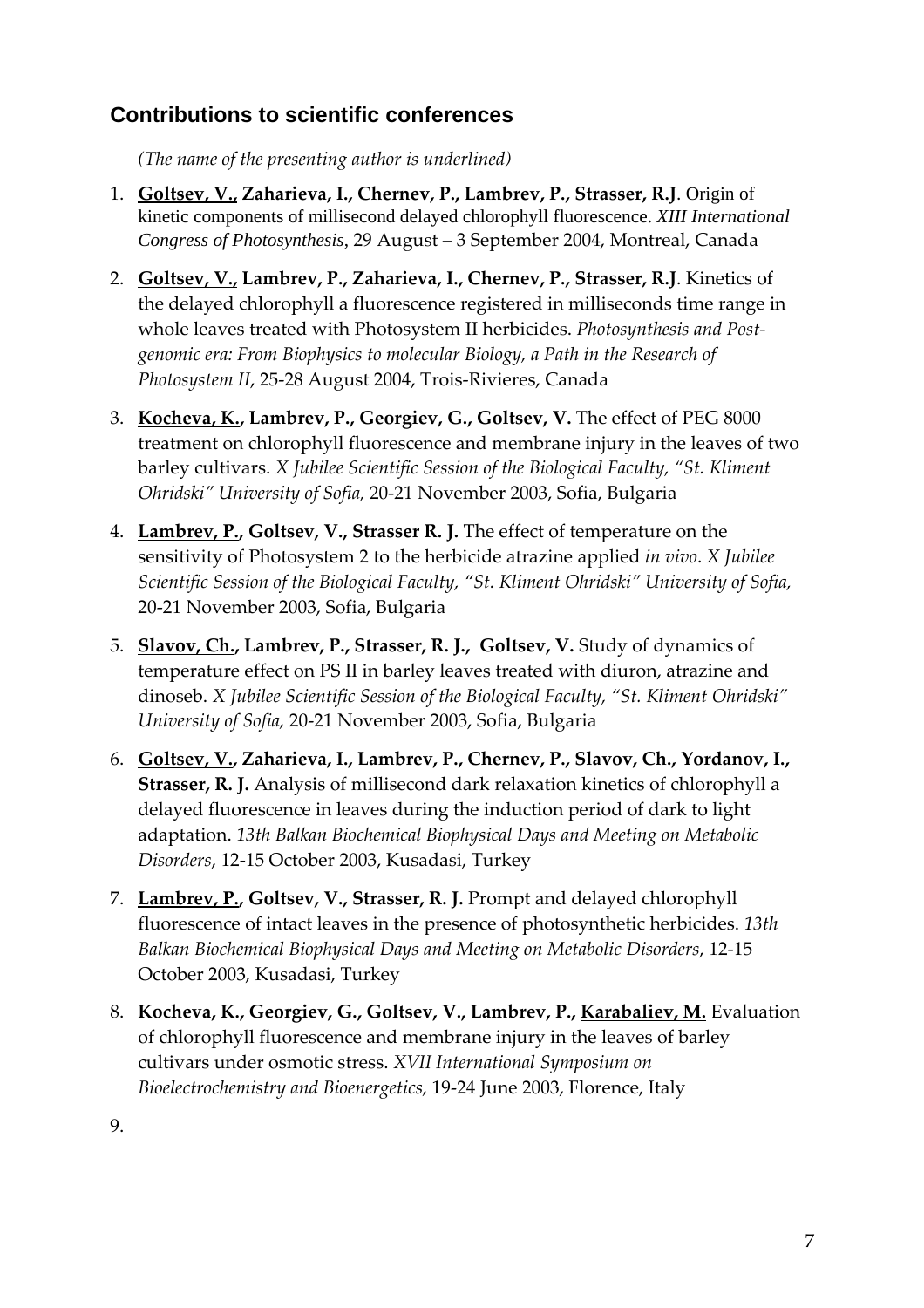**Goltsev, V., Zaharieva, I., Lambrev, Maldonado‐Rodrigues, R., Strasser, R. J.** Luminescent control of biotic and abiotic stress effects in plants. *European Workshop on Environmental Stress and Sustainable Agriculture*, 7‐12 September 2002, Varna, Bulgaria

- 10. **Lambrev, P., Goltsev, V.** Activity of photosynthetic herbicides in intact pea leaves measured by prompt and delayed chlorophyll fluorescence. *European Workshop on Environmental Stress and Sustainable Agriculture*, 7‐12 September 2002, Varna, Bulgaria
- 11. **Katerova, Z., Ivanov, S., Lambrev, P., Goltsev, V., Karanov, E.** Effect of residual atrazine concentrations on chlorophyll fluorescence parameters, growth and chlorophyll content of pea plants (Pisum sativum L.). *13th Congress of FESPP*, 1‐6 September 2002, Heraclion, Greece
- 12. **Lambrev, P., Markov, C., Goltsev, V.** Influence of light on the herbicide effect of diuron by in vivo treatment. *9th Scientific Session of the Biological Faculty, "St. Kliment Ohridski" University of Sofia*, 29‐30 November 2001, Sofia, Bulgaria
- 13. **Goltsev, V., Yordanov, I., Stefanov, D., Zahareiva, I., Lambrev, P., Strasser, R. J.** Simultaneous analysis of variable and delayed chlorophyll fluorescence during induction period in photosynthetic apparatus. *12th International Congress on Photosynthesis*, 18‐23 August 2001, Brisbane, Australia
- 14. **Lambrev, P., Goltsev, V.** pH‐induced changes in the herbicide activity of atrazine, diuron and dinoseb in pea thylakoid membranes. *5th National Congress on Biochemistry, Biophysics and Molecular Biology*, 29‐31 March 2001, Sofia, Bulgaria
- 15. **Lambreva, M., Tsonev, Ts., Lambrev, P.** Changes in the parameters of chlorophyll fluorescence kinetics in bean plants subjected to different regimes of temperature, light intensity and CO2 concentration. *5th National Congress on Biochemistry, Biophysics and Molecular Biology*, 29‐31 March 2001, Sofia, Bulgaria
- 16. **Lambrev, P., Goltsev, V.,** On the effect of temperature on herbicide sensibility of the photosynthetic apparatus in pea leaves. *8th Scientific Session of the Biological Faculty, "St. Kliment Ohridski" University of Sofia*, 27‐28 May 1999, Sofia, Bulgaria
- 17. **Doltchinkova, V., Georgieva, M., Lambrev, P.** Effects of valinomycin on ionic‐ exchange processes and surface charge density in pea thylakoids. *7th Scientific Session of the Biological Faculty, "St. Kliment Ohridski" University of Sofia*, 29‐30 May 1999, Sofia, Bulgaria